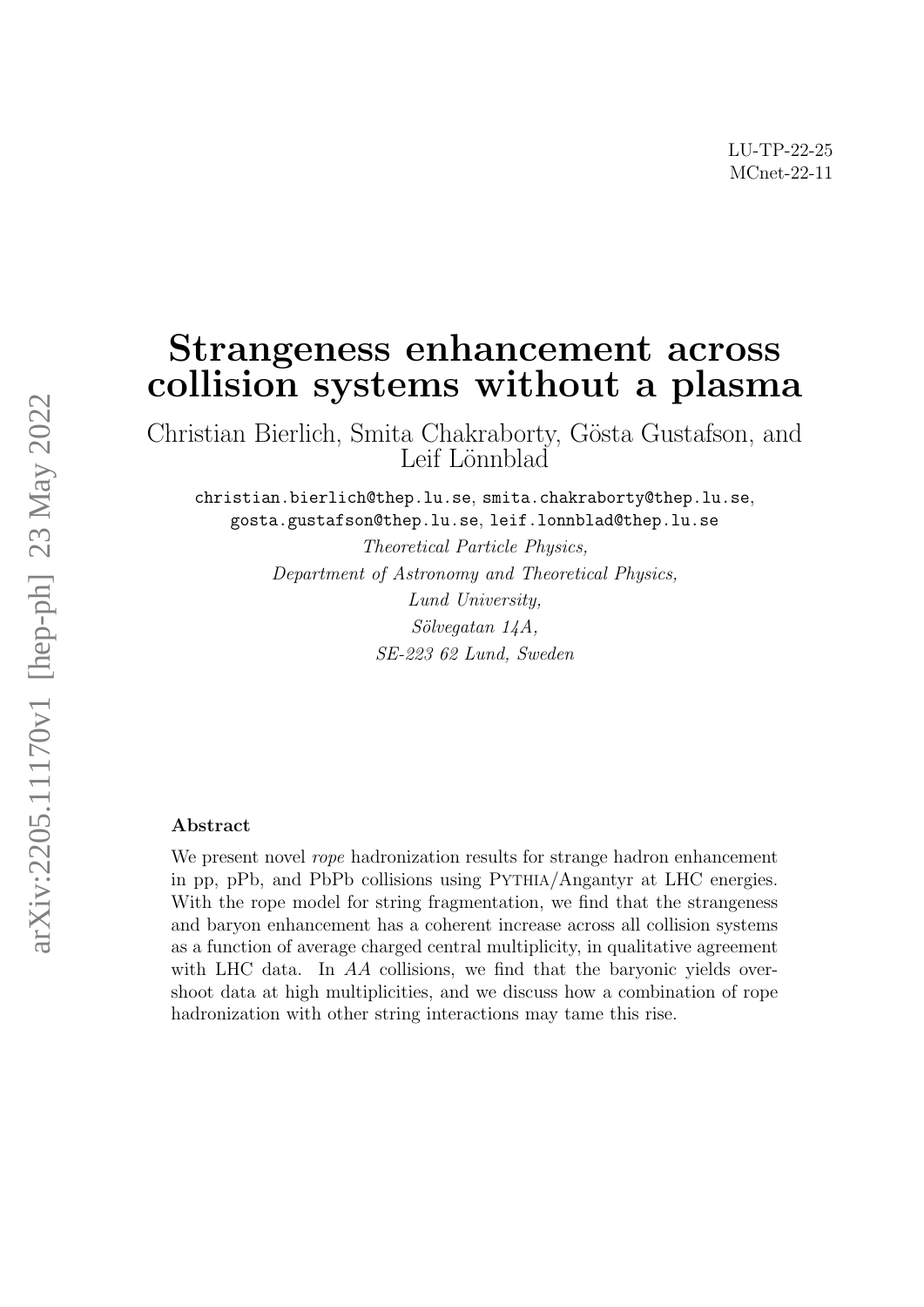Strangeness enhancement in both small and large systems is usually interpreted as a signal of a dense and hot Quark-Gluon Plasma  $(QGP)$  [\[1–](#page-7-0)[3\]](#page-7-1). However, the Lund strings physically represent colour-electric flux tubes, and in a series of papers [\[4–](#page-7-2)[7\]](#page-8-0) we have demonstrated that interactions between overlapping flux tubes are able to reproduce not only enhanced rates for strangeness and baryons [\[4\]](#page-7-2), but also collective flow [\[6\]](#page-8-1) in pp collisions. The Angantyr model [\[8\]](#page-8-2), which is a generalization of the Lund string model in PYTHIA to nucleus-nucleus (AA) collisions, is able to successfully reproduce many features of hadron production in these collisions. We note that in this picture the initial energy density and temperature do not have to be very high [\[6\]](#page-8-1), and that the string degrees of freedom therefore survive the initial, mainly longitudinal expansion, until hadronization sets in. In a dense environment, the overlap among these transversely extended strings naturally causes interactions between overlapping flux tubes.

The string-string interaction can be a repulsive interaction between a pair of overlapping flux tubes, called string shoving [\[5,](#page-7-3) [6\]](#page-8-1), giving rise to a transverse collective flow in highdensity systems. The interaction can also give the formation of "colour ropes" as discussed in ref. [\[9\]](#page-8-3). The increased energy density in a rope implies that more energy is released when a new  $q\bar{q}$  pair is produced (or a diquark-antidiquark pair in case of baryon production). This corresponds to a higher effective string tension  $\kappa$  ( $\kappa_{\text{eff}}$ ) during the hadronization of a rope, which modifies the fragmentation parameters entering the Lund fragmentation function [\[4,](#page-7-2)[10,](#page-8-4)[11\]](#page-8-5). Quark-antiquark production in a colour-electric field can be regarded as a tunnelling process [\[12\]](#page-8-6), which gives a production probability for different quark flavours proportional to  $\exp(-\pi \mu^2/\kappa)$ , where  $\mu$  is the respective (di-)quark mass. An increased  $\kappa$ will here mainly reduce the suppression of strange quarks (and diquarks), while heavier quarks typically are too suppressed to be relevant for the hadronization process, and are only produced in hard scattering processes. Thus the higher  $\kappa_{\text{eff}}$  produces higher yields of both strange hadrons and baryons in pp collisions, as described in detail in ref. [\[4\]](#page-7-2). To use rope hadronization in Angantyr-generated  $pA$  and  $AA$  collisions, we require a common reference frame for every possible pair of strings. Such a reference frame would be a baseline for computing the interactions between every possible string pair. In this paper, we use a new implementation of the rope model, based on this so-called parallel frame [\[7\]](#page-8-0), and show the resulting strangeness enhancement in pp, pPb, and PbPb systems. We conclude by examining our current approach and outlining possible improvements.

Strangeness enhancement due to rope hadronization:– Our original rope hadronization model, and the recent re-implementation of it, are presented in detail in refs. [\[4\]](#page-7-2) and [\[7\]](#page-8-0) respectively. When we now apply the model to collisions involving heavy ions we use the Angantyr [\[8\]](#page-8-2) model. Parton-level nucleon–nucleon collisions generated by PYTHIA are here stacked on top of each other, after having selected nucleon sub-collisions using a Glauber simulation. When hadronizing a given set of such sub-collisions, it is in principle straight forward to apply our rope model, but there are a few caveats, and the main one of these is related to *colour reconnections* (CR). To understand this issue we need go through some of the basics of the rope model.

Consider two simple strings, each stretched between a quark and an antiquark. If they are completely overlapping and anti-parallel, the colours of the quark and anti-quark in each end can either combine into a colour-octet or a colour-singlet. Lattice calculations show [\[13\]](#page-8-7) that the tension in a rope between any multiplet and the corresponding anti-multiplet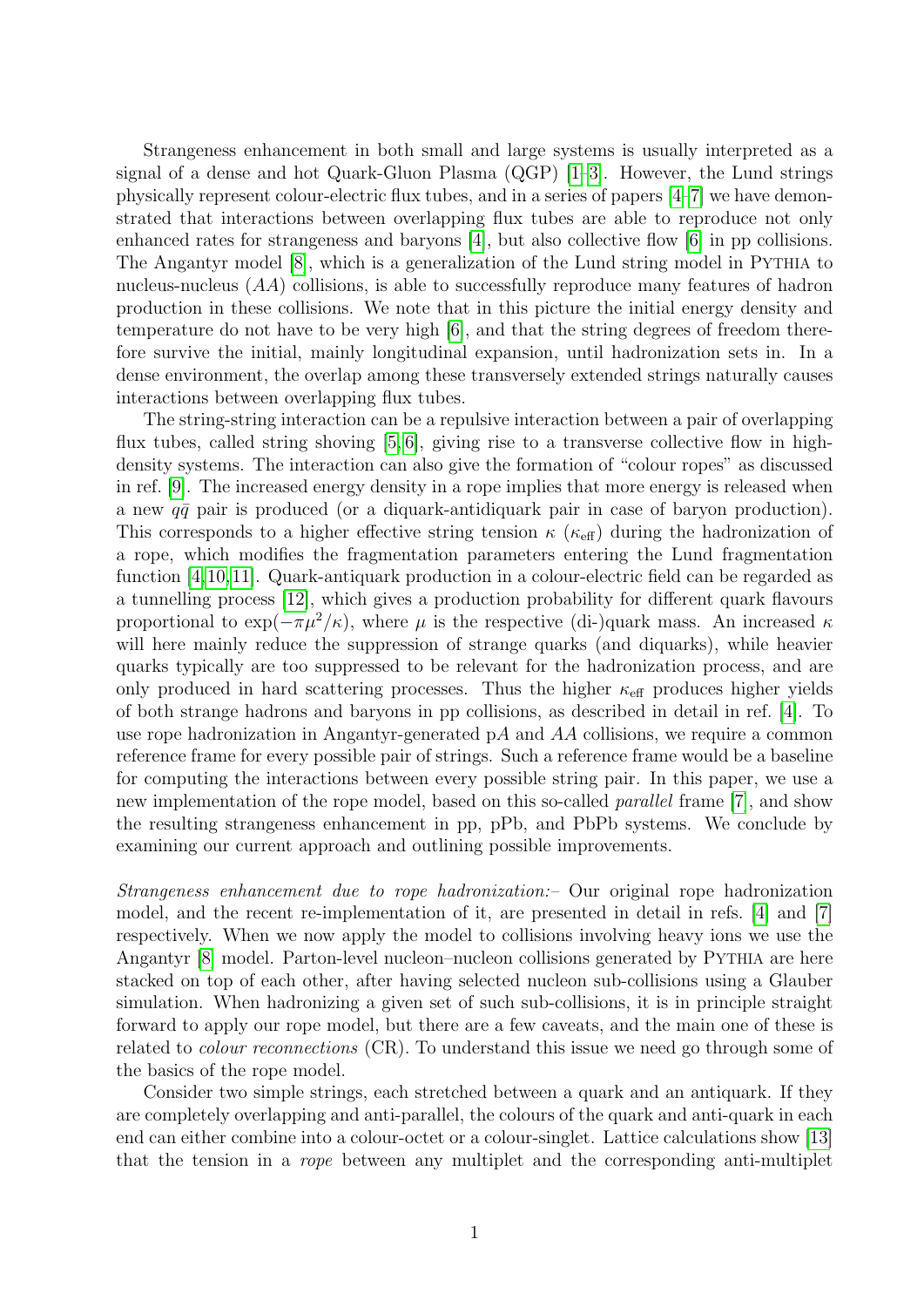charge is proportional the second Casimir operator. Denoting a multiplet corresponding to p coherent triplet and q coherent anti-triplet colours by  $\{p,q\}$ , this gives

<span id="page-2-0"></span>
$$
\kappa^{\{p,q\}}/\kappa^{\{1,0\}} = C_2^{\{p,q\}}/C_2^{\{1,0\}} = \frac{1}{4} \left( p^2 + pq + q^2 + 3p + 3q \right),\tag{1}
$$

where  $\kappa^{\{1,0\}} \equiv \kappa$  is the tension in a single triplet string. Thus for an octet, we would have a string tension of  $9\kappa/4$ , while for a singlet, we would have no string at all. In pp collisions, all strings originate in a small region in coordinate space, and we have previously argued in ref. [\[7\]](#page-8-0) that singlet case corresponds to the CR process in PYTHIA [\[14\]](#page-8-8), where strings close in momentum space are allowed to reconnect, if the combined string length is thereby reduced. For high string densities we assumed that any combination of  $m$  triplets and  $n$ anti-triplets would then always combine into the highest possible multiplet [\[7\]](#page-8-0).

For nuclear collisions, we must also account for the separation between vertices in coordinate space. In the Angantyr model, although there are CRs between strings formed in the same sub-collision, there are currently no reconnections between strings from different sub-collisions, since the current CR models in PYTHIA do not take into account the space-time separation.

To handle the space-time separation for rope formation, we here use the parallel frame formalism [\[7\]](#page-8-0) to include separation between vertices in both coordinate and momentum space. It also accounts for strings with "kinks", coming from strings stretched between a quark-antiquak pair via a number of gluons. It constructs a Lorentz transformation to a frame, where any two (straight) string pieces will always lie in parallel planes, moving away from each other with equal velocities.

To estimate the formation of a rope in the absence of CR, we now adopt a random walk in colour space combining elementary colour charges [\[9\]](#page-8-3) where we add one overlapping string at the time. Adding a triplet to a  $\{p,q\}$  multiplet can give three possibilities:

<span id="page-2-1"></span>
$$
\{p,q\} \oplus \{1,0\} = \begin{cases} \{p+1,q\} \\ \{p,q-1\} \\ \{p-1,q+1\} \end{cases}
$$
 (2)

and similarly for adding an anti-triplet. For each added overlapping string, we choose randomly among these, according to the number of states in the corresponding multiplet,  $N_{\{p,q\}} = (p+1)(q+1)(p+q+2)/2$ . Since we always assume that we have a string being hadronized  $({1, 0})$  to begin with, we never let p go to zero, but otherwise the random walk is unconstrained.

To estimate the *breakup of a rope* we note that the tension in a rope  $\{p, q\}$  is given by the Casimir operator in eq. [\(1\)](#page-2-0). In our model, the rope would break up one string at the time, and the tunnelling process implies that in each such a breakup, the effective string tension is given by the reduction of the rope tension due to the multiplet field being reduced from, e.g.,  $\{p, q\} \mapsto \{p - 1, q\}$ :

$$
\kappa_{\text{eff}} = \kappa^{\{p,q\}} - \kappa^{\{p-1,q\}} = \frac{2p+q+2}{4}\kappa.
$$
 (3)

In our new implementation, for any given breakup in a string being hadronized, we can consider each of the other string pieces in the event, and boost to the common parallel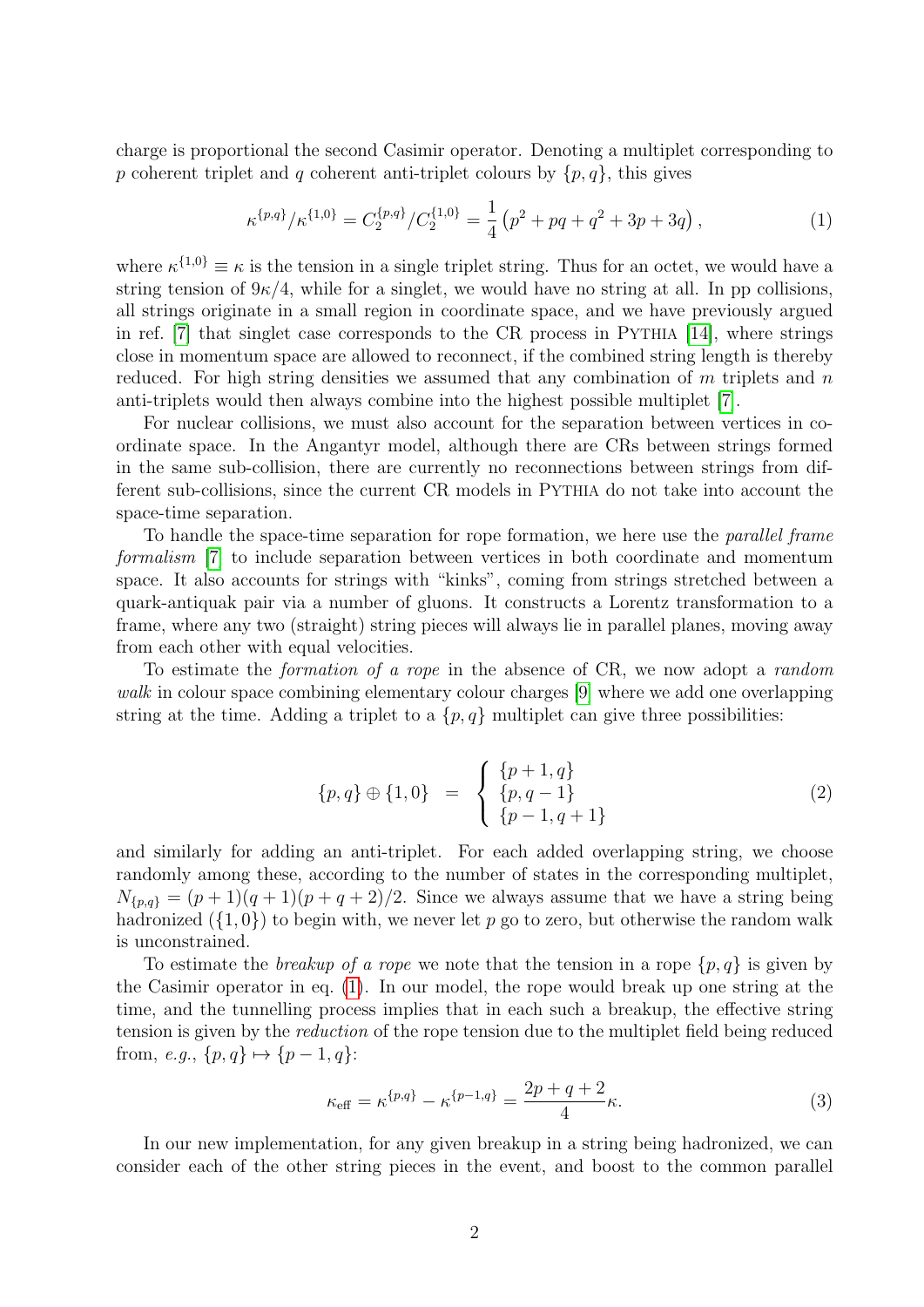<span id="page-3-0"></span>

Figure 1: Production points of primary hadrons in impact parameter space produced in the central pseudo-rapidity bin in sample events from pp at 7 TeV (top row), pPb at 5.02 TeV (middle), and PbPb collisions at 2.76 TeV (bottom) for different intervals of central ( $|\eta| < 0.5$ ) charged multiplicity:  $\sim 25$  (first column),  $\sim 50$  (second),  $\sim 100$  (third) and >1000 (last column). The colour of the points indicates the  $\kappa_{\text{eff}}/\kappa$  used in the string breakup where the primary hadrons were produced. The impact parameter vector is along the x-axis.

frame for this pair. Assuming that the dominant part of the string interaction is given by the colour-electric field, using an "Abelian projection" of the SU(3) field [9, 10], the total interaction is the sum of the interaction between all pairs  $(\int d^3x \mathbf{E}_{\text{tot}}^2 = \sum_{i,j} \int d^3x \mathbf{E}_i \mathbf{E}_j)$ . In the parallel frame, we can estimate the fractional overlap based on their space-time location, their relative angle, and assuming a Gaussian transverse shape as described in detail in ref. [\[7\]](#page-8-0). These fractional overlaps can then be added together to give the numbers of steps m and n in the random walk to obtain the multiplet  $\{p, q\}$ . (In contrast to the highest-multiplet procedure used in [\[7\]](#page-8-0) and in figure [3](#page-6-0) below, where we set  $p = m$ ,  $q = n$ .)

In each of these breakups we can determine an effective string tension,  $\kappa_{\text{eff}}$ . This will influence the flavour of the  $q\bar{q}$  pair responsible for the breakup via the tunnelling mechanism, notably increasing strange quark production. Also di-quarks can be produced in the breakups, giving rise to baryon production, and especially strange baryons are enhanced by an increase in  $\kappa_{\text{eff}}$ . These effects are technically achieved by changing several parameters in PYTHIA8, as explained in ref. [\[4\]](#page-7-2).

To illustrate the variations in  $\kappa_{\text{eff}}$ , we show in figure [1](#page-3-0) sample events from pp, pPb, and PbPb collisions. Each point in each figure represents the production point in impact parameter space of a primary hadron (a hadron produced directly in the hadronization) produced in the central unit of pseudo-rapidity, and the colour indicates the  $\kappa_{\text{eff}}/\kappa$  used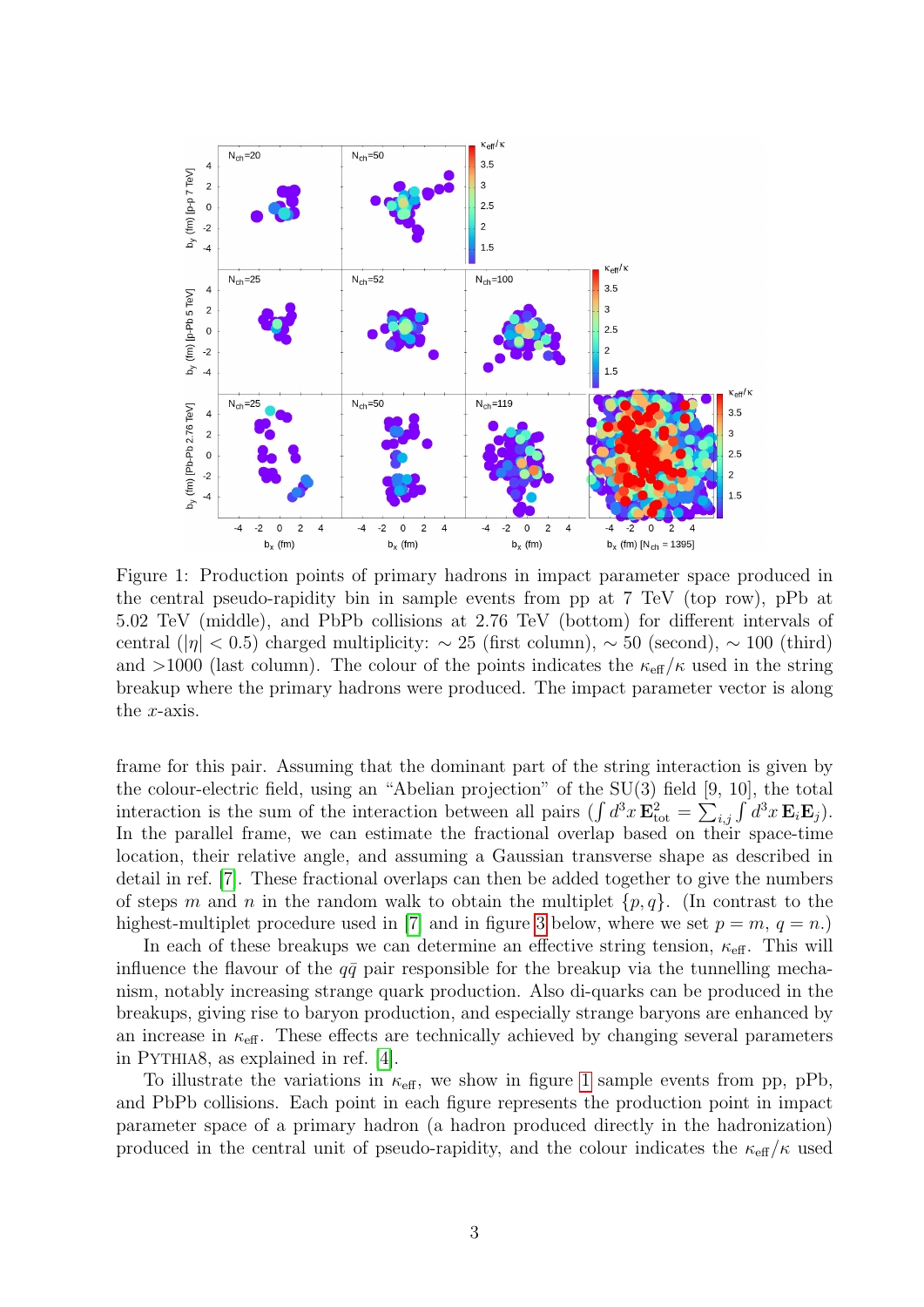to produce it. The size of the points correspond to the assumed width of the strings  $(R \approx 0.5$  fm). Since the number of produced hadrons per unit rapidity is approximately the same in all vertical columns, the figure also gives an indication of the difference in (transverse) density of strings for different systems.

We show events with a central charged multiplicity<sup>[1](#page-4-0)</sup>,  $dN_{ch}/d\eta|_{\eta=0} \sim 25$  (leftmost column), for pp, pPb, and PbPb, and we see that the PbPb event is much more spread out, as expected. We note that also the pp event is quite spread out. This is because (mini-)jets cause the hadron production to occur away from the centre of the collision. This is in line with the expectation that the increase in multiplicity in pp collisions is driven by additional jet production while in pA, and especially in AA, the increase is due to additional nucleon–nucleon sub-collisions. Although there is only one event from each collision system, we see that there is no dramatic difference in the average  $\kappa_{\text{eff}}$ . Also for  $N_{\text{ch}} \sim 50$  (second column), we see no large difference in  $\kappa_{\text{eff}}$ , and while we see the expected almond-like shape for PbPb, the pp event is clearly more *jetty*. At  $N_{ch} \sim 110$  (third column), there are fewer pp events, and we only show samples from pPb and PbPb. Here we see that the pPb has jets, but the difference between  $\kappa_{\text{eff}}$  in pPb and PbPb is still not large. To get higher  $\kappa_{\text{eff}}$ , we need extremely high multiplicities, available only in PbPb collisions, and we show such an event in the last column. The density of strings is here very large, but there are also large fluctuations in density, with *hotspots* spread out in the impact parameter plane.

Results:– We now apply the rope hadronization mechanism to minimum bias events in the three systems with a canonical value of the string width  $R = 0.5$  fm. The analysis for each system follows the procedure used by ALICE in ref. [\[3\]](#page-7-1), where the event samples are divided in centrality bins, and the the ratio of each of the strange hadrons to the pion rate are presented as a function of the average central charged multiplicity,  $\langle dN_{\text{ch}}/d\eta \rangle_{\eta=0}$ , in each bin. We have used default PYTHIA/Angantyr, and the tuned hadronization parameters presented in ref. [\[10\]](#page-8-4). In figure [2](#page-5-0) we show our result in all three systems, with and without rope hadronization compared to data [\[3\]](#page-7-1).

We look at  $K_s^0$ ,  $\Lambda$ ,  $\Xi$  and  $\Omega$  hadrons to  $\pi$  ratio for  $|\eta| < 0.5$ . Overall, the yields of strange mesons and baryons are significantly increased due to rope formation compared to the baseline prediction of Lund string hadronization without any rope effects, which is a major improvement. The magnitude of enhancement is directly related to string density before hadronization sets in, giving an increased  $\kappa_{\text{eff}}$ . The number of strings, in turn, is directly related to the average charge multiplicity at mid-rapidity, $\langle dN_{\text{ch}}/d\eta \rangle_{\eta=0}$ . Therefore,  $\frac{dN_{\text{ch}}}{d\eta}\Big|_{\eta=0}$  is a perfect scaling variable to show the multiplicity dependence of  $\kappa_{\text{eff}}$ , and hence also for strangeness and baryon enhancement. This scaling is in qualitative agreement with the data, and for  $K_s^0$  we also have quantitative agreement. However, we see that the increase with  $\langle dN_{\text{ch}}/d\eta \rangle_{\eta=0}$  is too steep, especially for the baryons, but also for  $K_s^0$  there is a tendency to overshoot the data at the highest multiplicity in PbPb. In our results for the rope model we have assumed  $R = 0.5$  fm for the string radius, and increasing it to 1 fm would improve the comparison with data for low multiplicities (see figure [3\)](#page-6-0), but would overshoot even more at the highest multiplicity PbPb bins.

We notice that the yield ratios in pPb and PbPb lack saturation at high  $dN_{ch}/d\eta|_{\eta=0}$ , while pp is much flatter. As discussed above, this can be expected since very high multi-

<span id="page-4-0"></span><sup>&</sup>lt;sup>1</sup>Note that  $N_{\text{ch}}$  is not the same as the number of primary hadrons.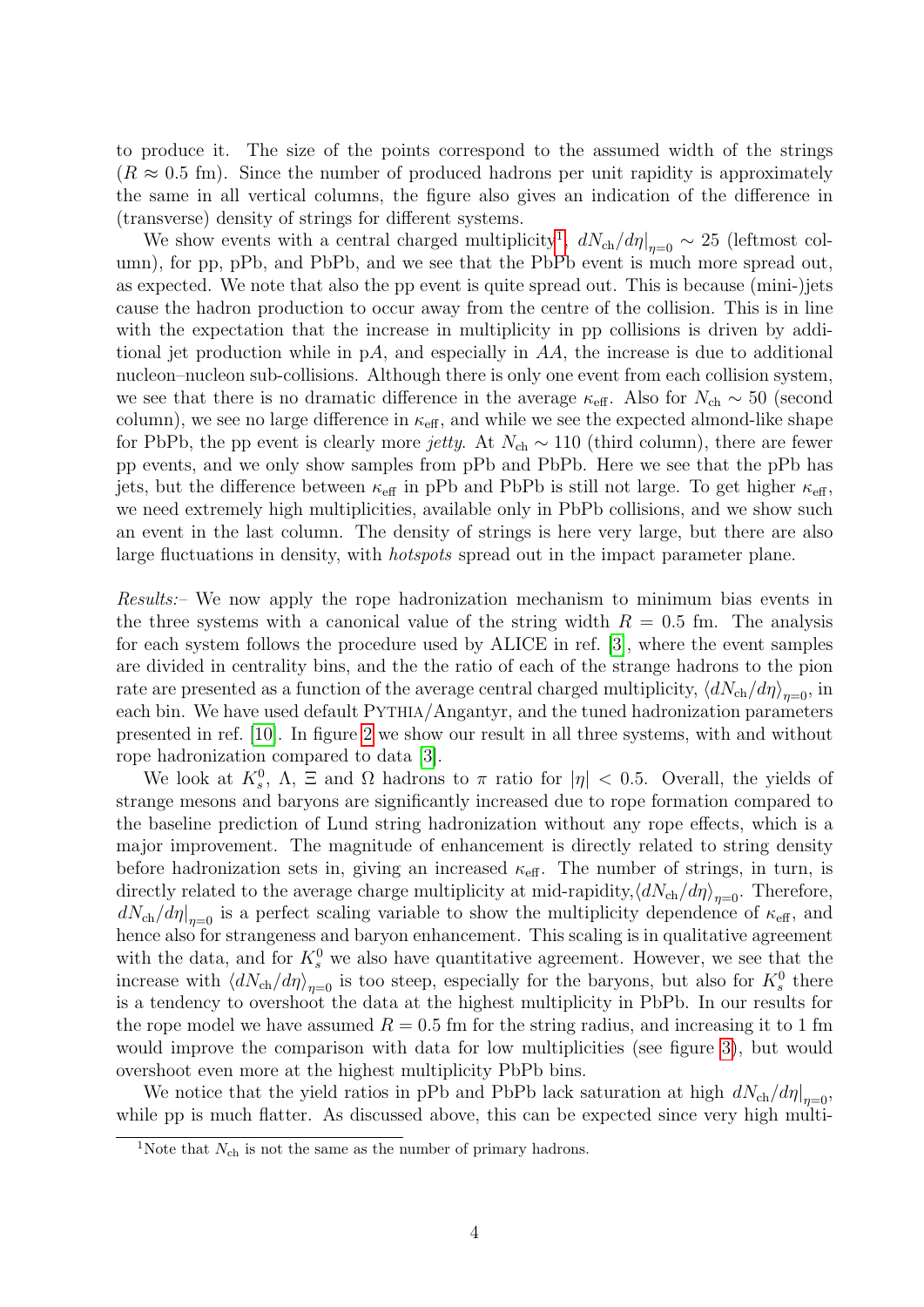<span id="page-5-0"></span>

Figure 2: Strange hadron to pion yield ratios in pp at  $\sqrt{s}$  = 7 TeV, pPb at  $\sqrt{s_{NN}}$  = 5.02 TeV, and PbPb at  $\sqrt{s_{NN}} = 2.76$  TeV, vs.  $\langle dN_{ch}/d\eta \rangle_{\eta=0}$ . The data is taken from ALICE [\[3\]](#page-7-1). For clarity error bars are only shown for the rope model results.

plicities in pp are, to a large extent, driven by increased (mini-)jets production, while the high multiplicities in AA are driven by an increase in soft nucleon sub-collisions. Since hadrons that are produced in jets come from strings that are not parallel to the bulk of the soft strings along the beam axis, and are produced further away from these, the effective number of overlaps is smaller.

From figure [2,](#page-5-0) it may seem that the steep rise in yield ratios is mainly a problem for the baryon production, but this is not necessarily the case. In figure [3,](#page-6-0) where we show the  $(\Lambda + \overline{\Lambda})/2K_s^0$  ratio for pp at  $\sqrt{s} = 7$  TeV, we observe that the increase in  $\Lambda/K$  follows the behaviour seen in data. There are, however, additional uncertainties in the string fragmentation for baryons. One such effect is the hyperfine correction [\[10\]](#page-8-4) arising from spin-spin interactions between a quark and an antiquark or between two quarks. This especially affects the multi-strange particles, and there is room for further corrections to the baryon yields. However, this would mainly affect the overall yield of (multi) strange baryons, and would not affect the strong rise in figure [2,](#page-5-0) which is mainly driven by  $\kappa_{\text{eff}}$ .

Including colour reconnections between sub collisions, which are lacking in our current implementation will clearly affect the results. This would naively reduce the number of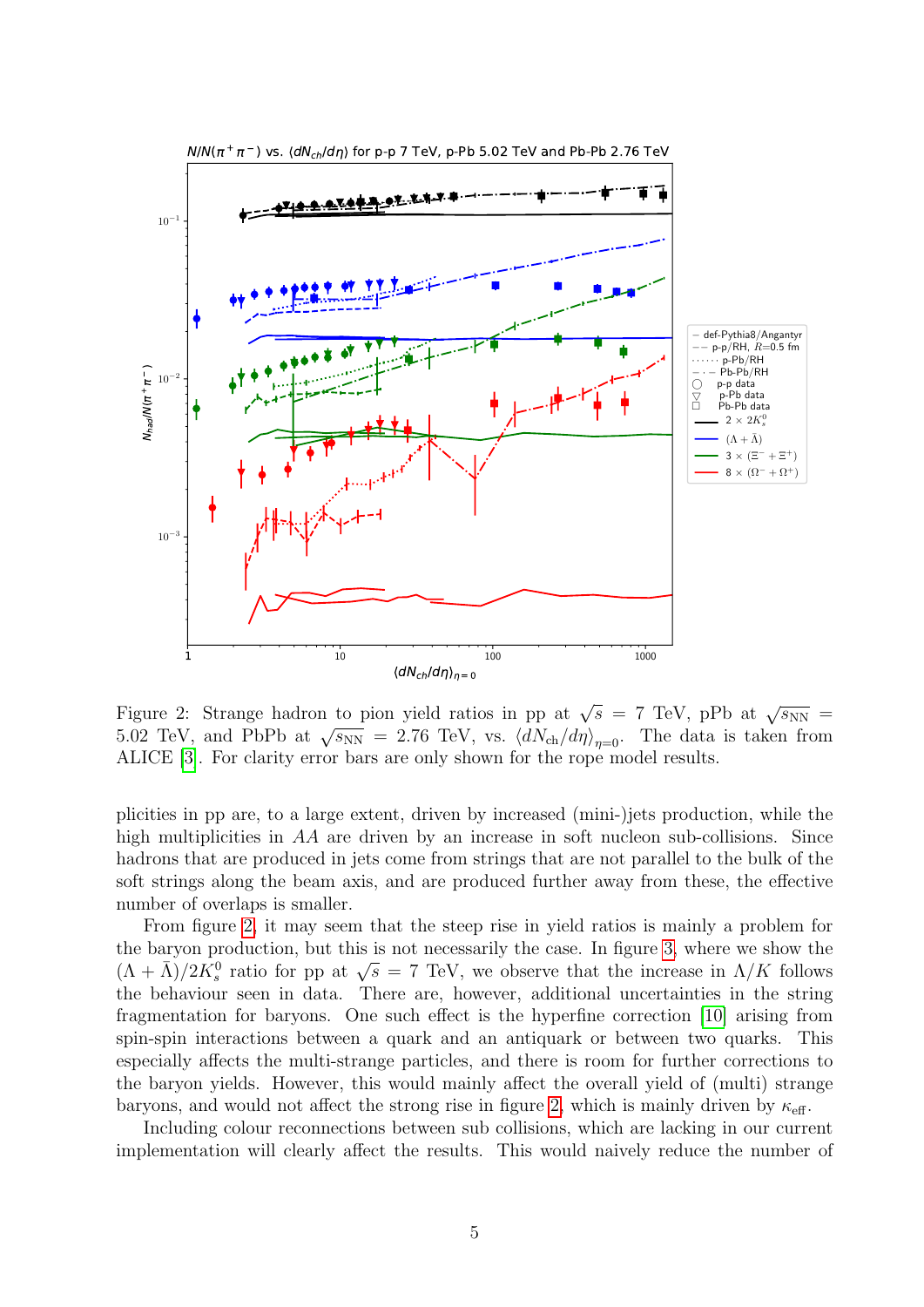<span id="page-6-0"></span>

Figure 3:  $(\Lambda + \bar{\Lambda})/2K_s^0$  yield ratio vs.  $\langle dN_{\text{ch}}/d\eta \rangle_{\eta=0}$ , compared to pp minimum bias data at  $\sqrt{s}$  = 7 TeV [\[3\]](#page-7-1). Effects of random walk with  $R = 0.5$  fm and 1 fm, and highest-multiplet with  $R = 0.5$  fm is shown.

strings  $(n_s)$ , but it would not necessarily reduce the rise of  $\kappa_{\text{eff}}$  since  $N_{\text{ch}}$  is approximately proportional to  $n_s$ . Hence,  $n_s$  would have to be increased again by modifying Angantyr parameters in order to fit data. Additionally, after that we would need to use the highest multiplet procedure which would increase  $\kappa_{\text{eff}}$ , although we see in figure [3](#page-6-0) that this is not necessarily a large effect.

There is, however, one mechanism that can decrease the string density without decreasing  $n_s$ , and that is the repulsion between overlapping strings, which is addressed in the string shoving model [\[5,](#page-7-3)[6\]](#page-8-1). Owing to the technical difficulties outlined in ref. [\[7\]](#page-8-0) string shoving is not included in our current results. However, shoving would spread out the strings more in dense environments, possibly taming the rise for high multiplicities in figure [2.](#page-5-0)

To look further into rope effects on the baryon yield, we show in figure [3](#page-6-0) the rope model for two values of the string radius with the random walk (rw) formulation. We also show the yield ratio using highest multiplet (hm) formulation for  $R = 0.5$  fm, which we use in ref. [\[7\]](#page-8-0). As discussed above, the highest multiplet is used together with CR in pp, assuming that the latter corresponds to the steps downward in eq. [\(2\)](#page-2-1).

In figure [3,](#page-6-0) compared to default PYTHIA8, rope hadronization with random walk and  $R = 0.5$  fm enhances the baryon vs. meson yields significantly in all multiplicity bins. However, following the highest multiplet procedure, the yield ratios are slightly higher, giving a better agreement with data. Here we note that with the random walk formulation, if R has a higher value such as 1 fm, the effect is in better agreement to data as shown in the figure. Therefore, we conclude that string shoving and CR would have non-trivial effects on strangeness and baryon yields, especially at high the highest string densities.

Conclusions:– Based on the success of our previous rope model in explaining strangeness enhancement in small systems [\[3\]](#page-7-1), we show here that our new implementation, based on the parallel frame, can model enhanced strange flavour production in all collision systems.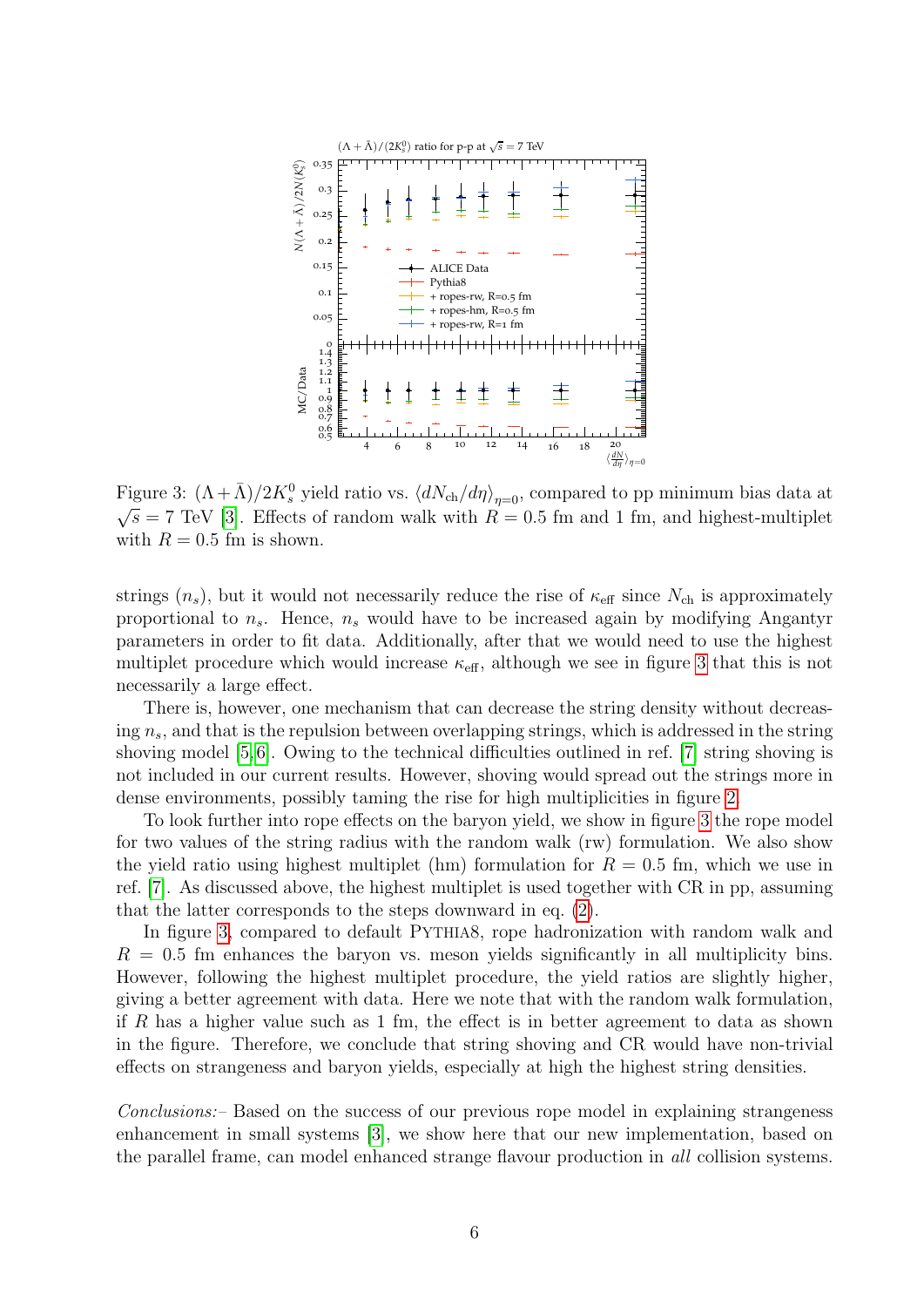The enhancement of strange hadrons shown here is due to modification of the string tension  $\kappa_{\text{eff}}$  in dense environments. The average  $\kappa_{\text{eff}}$  in string fragmentation, as shown in figure [1,](#page-3-0) combines the effects of local fluctuations in overlap among ropes during hadronization. Clearly the current rope model lacks the saturation at high multiplicities seen in data, but we believe that this is due to the lack of repulsion between overlapping strings, which we can achieve by combining the ropes with our shoving model. It should be noted that our rope model is very different from the conventional picture based on the formation of a QGP, so even if the same strangeness enhancement can be achieved in both pictures, there are several other observables that would differ. In particular, it is central to the string model that there is a strong momentum correlation between strange and anti-strange hadrons, which should be completely lacking in a thermalized QGP.

String shoving would not only dilute a string system before hadronization via rope formation takes place, it can also give rise to final-state collective flow. Hence, in small systems, both string shoving and rope hadronization together give rise to two out of three typical QGP-like signals. On the other hand, hadronic rescattering [\[15,](#page-8-9)[16\]](#page-8-10) also gives rise to final-state collectivity for central collisions in  $pA$  and  $AA$ . In addition, modification of jet energy and topology can arise due to CR. Therefore, to arrive to a complete string-based physical picture in AA collisions in PYTHIA/Angantyr, the combined effects of colour reconnections, string shoving, rope hadronization and hadron rescattering need to be included. Such a picture could then also be applied to other kinds of collision experiments, such as in cosmic ray showers, and not least at the future Electron–Ion collider.

Acknowledgements:– This work was funded in part by the Knut and Alice Wallenberg foundation, contract number 2017.0036, Swedish Research Council, contracts number 2016- 03291, 2016-05996 and 2017-0034, in part by the European Research Council (ERC) under the European Union's Horizon 2020 research and innovation programme, grant agreement No 668679, and in part by the MCnetITN3 H2020 Marie Curie Initial Training Network, contract 722104.

## References

- <span id="page-7-0"></span>[1] J. Rafelski and B. Müller, "Strangeness Production in the Quark - Gluon Plasma," Phys. Rev. Lett. 48 (1982) 1066. [Erratum: Phys.Rev.Lett. 56, 2334 (1986)].
- [2] ALICE Collaboration, B. B. Abelev et. al., "Multi-strange baryon production at mid-rapidity in Pb-Pb collisions at  $\sqrt{s_{NN}} = 2.76$  TeV," Phys. Lett. B 728 (2014) 216–227, [1307.5543](http://xxx.lanl.gov/abs/1307.5543). [Erratum: Phys.Lett.B 734, 409–410 (2014)].
- <span id="page-7-1"></span>[3] ALICE Collaboration, J. Adam et. al., "Enhanced production of multi-strange hadrons in high-multiplicity proton-proton collisions," Nature Phys. **13** (2017) 535–539, [1606.07424](http://xxx.lanl.gov/abs/1606.07424).
- <span id="page-7-2"></span>[4] C. Bierlich, G. Gustafson, L. Lönnblad, and A. Tarasov, "Effects of Overlapping Strings in pp Collisions," JHEP 03 (2015) 148, [1412.6259](http://xxx.lanl.gov/abs/1412.6259).
- <span id="page-7-3"></span>[5] C. Bierlich, G. Gustafson, and L. Lönnblad, "Collectivity without plasma in hadronic collisions," Phys. Lett. B 779 (2018) 58–63, [1710.09725](http://xxx.lanl.gov/abs/1710.09725).